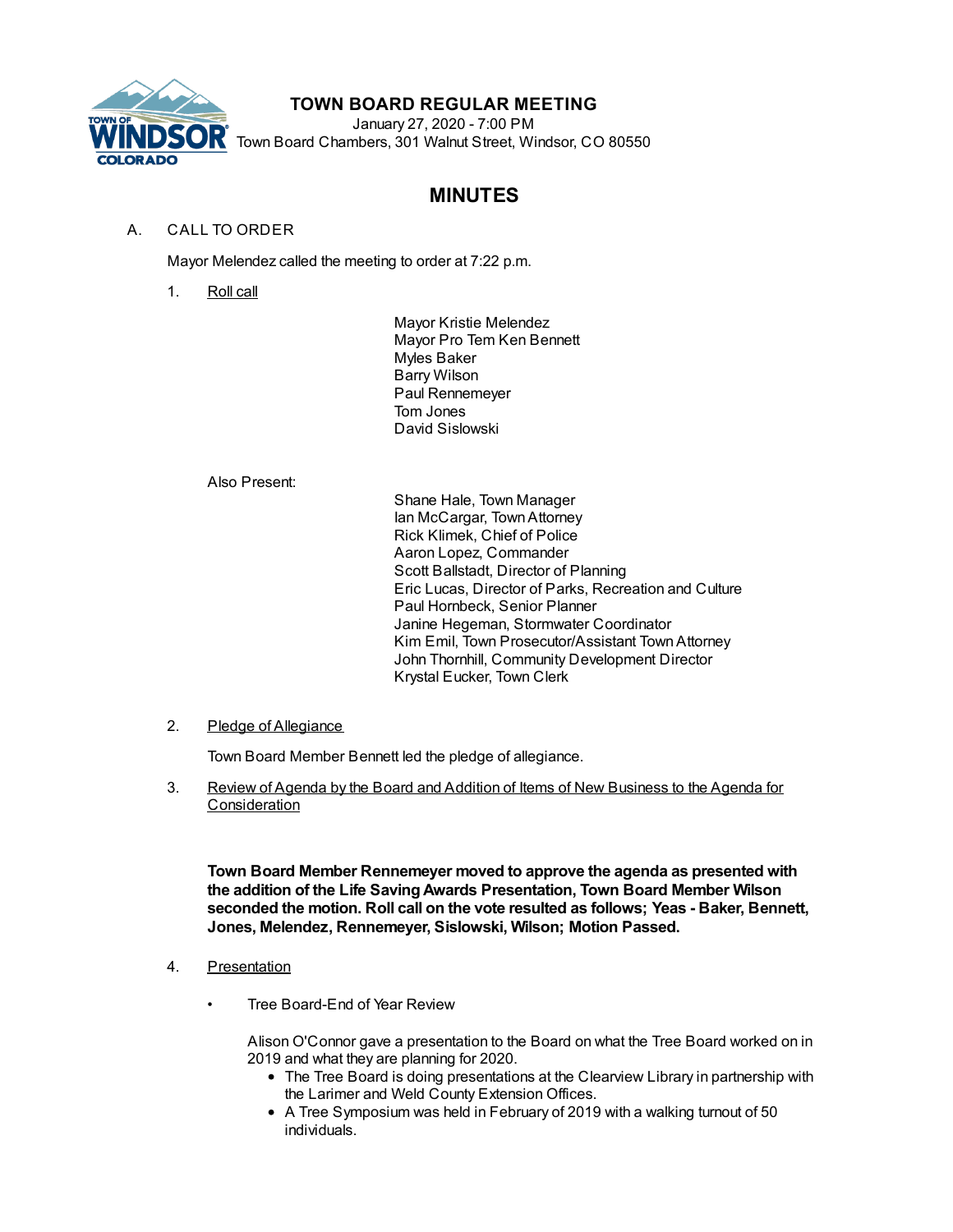- The 2020 Sick Tree Day will be in June 23, 2020.
- The Arbor Day theme for 2020 will be "Plant Small, Grow Tall' and presentations will take place at the schools as well as the tree sale.
- Life Saving Awards

Chief Klimek presented Life Saving Awards to Sargent Rick Cook and Officer Josh Dunworth for their work on a call on May 17, 2019. AnAED was used along with CPR to save an individuals life.

Chief Klimek presented Life Saving Awards to Sargent Rick Cook, Officer Marshall Allan and Officer Kyrie Rosson for their work on a drug overdose call on October 14, 2019. The officers used NARCAN as an aid in reviving the individual

#### 5. Board Liaison Reports

• Town Board Member Baker - Tree Board, Historic Preservation Commission

Town Board Member Baker had no update on the Tree Board as the next meeting is the following evening.

• Town Board Member Wilson - Parks, Recreation and Culture Advisory Board; Poudre River Trail Corridor

Town Board Member Wilson had no update on PReCAB.

Mr. Wilson reported the Poudre River Trail Corridor Board had a joint meeting with Larimer County, Weld County, City of Greeley and the City of Fort Collins to start looking at entire Poudre River Corridor and not just the Trail.

• Mayor Pro Tem Bennett - Water and Sewer Board

Mayor Pro Tem Bennett had no update.

• Town Board Member Rennemeyer - Chamber of Commerce

Town Board Member Rennemeyer gave a reminder of the annual nominations for the Chamber Business CommunityAwards program will open this week; members can submit nominations for each category. Nominees will be notified in February to attend the April 9, 2020 awards program. A candidate forum will be held on Marc 17, 2020 at the Community Recreation Center; candidates for Windsor Town Board seats in District 1, 3 and 5 as well as the Mayor seat.

• Town Board Member Jones - Windsor Housing Authority; Great Western Trail Authority

Town Board Member Jones reported wthe Windsor Housing Authority met last week and put the final touches on the application that will be submitted to the State of Colorado.

Dr. Jones reported the Great Western Trail Board has decided to reduce the scope of the project due to the property dispute.

• Town Board Member Sislowski - Clearview Library Board; Planning Commission

Town Board Member Sislowski reported the Clearview Library Board will be meeting this week.

Mr. Sislowski reported the Planning Commission met and the item presented at that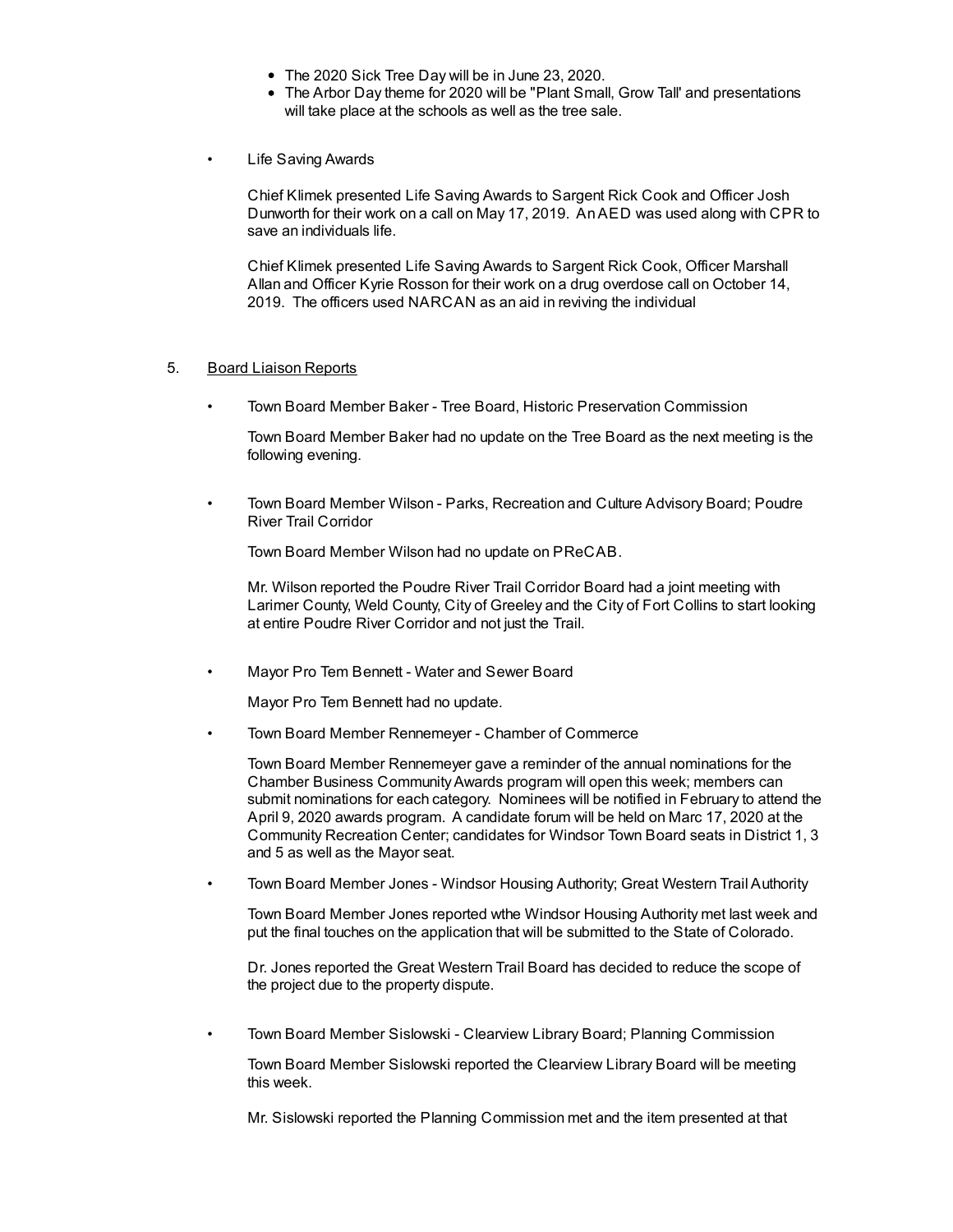meeting is also on tonight's agenda.

• Mayor Melendez - Downtown Development Authority; North Front Range/MPO

Mayor Melendez reported the DDA will be applying for the DOLA grant to complete the undergrounding project on the back alley between 4th and 5th Street. The demolition of buildings on the property from 5th to 6th Street has been on hold so Xcel can remove utilities.

A joint meeting with the DDA and Town Board will take place on February 12, 2020 to look at the Brinkman plan and what that proposal will be.

#### 6. Public Invited to be Heard

Mayor Melendez opened the meeting up for public comment to which there was none.

#### B. CONSENT CALENDAR

- 1. Minutes of the December 9, 2019 Regular Town Board Meeting, Minutes of the January 6, 2020 Special Meeting and Minutes of the January 13, 2020 Regular Town Board Meeting - K. **Eucker**
- 2. Resolution No. 2020-03 A ResolutionAuthorizing a Change of Street Name for St. Andrews Drive to Bay Hill Drive in The Villages At Ptarmigan Subdivision - P. Hornbeck
- 3. Report of Bills December 2019 D. Moyer

**Town Board Member Rennemeyer moved to approve the consent calendar as presented, Town Board Member Sislowski seconded the motion. Roll call on the vote resulted as follows; Yeas - Baker, Bennett, Jones, Melendez, Rennemeyer, Sislowski, Wilson; Motion Passed.**

- C. BOARD ACTION
	- 1. Resolution No. 2020-04 A ResolutionApproving 2020 Outside Agency Funding Requests

**Town Board Member Rennemeyer moved to postpone Resolution No. 2020-04 to the regular Town Board Meeting on February 10, 2020, Mayor Pro Tem Bennett seconded the motion. Roll call on the vote resulted as follows; Yeas - Baker, Bennett, Jones, Melendez, Rennemeyer, Sislowski, Wilson; Motion Passed.**

2. Resolution No. 2020-05 - A ResolutionApproving a Master PlanAmendment – Future Legends – Jeff Katofsky, Future Legends, LLC., owner/ applicant; Rob Van Uffelen, Galloway & Company, applicant's representative

Per Mr. Hornbeck, the owner/ applicant Mr. Jeff Katofsky of Future Legends, LLC., represented by Mr. Rob Van Uffelen of Galloway & Company, Inc., is requesting to amend a portion of the Altergott Farms Annexation Master Plan, specifically Lot 1, Block 3 of the Diamond Valley Subdivision and Tract A of Diamond Valley Subdivision Fifth Filing for the project known as Future Legends. Tract A was transferred from the Town of Windsor to the property owner earlier in 2019, and is the former Diamond Valley Park. The site is approximately 132 acres in size and is zoned Limited Industrial (IL).

The Master Plan depicts the following uses: Stadium (3,400 seats)

Two inflatable domes with multiuse sports fields (94,000 square feet each)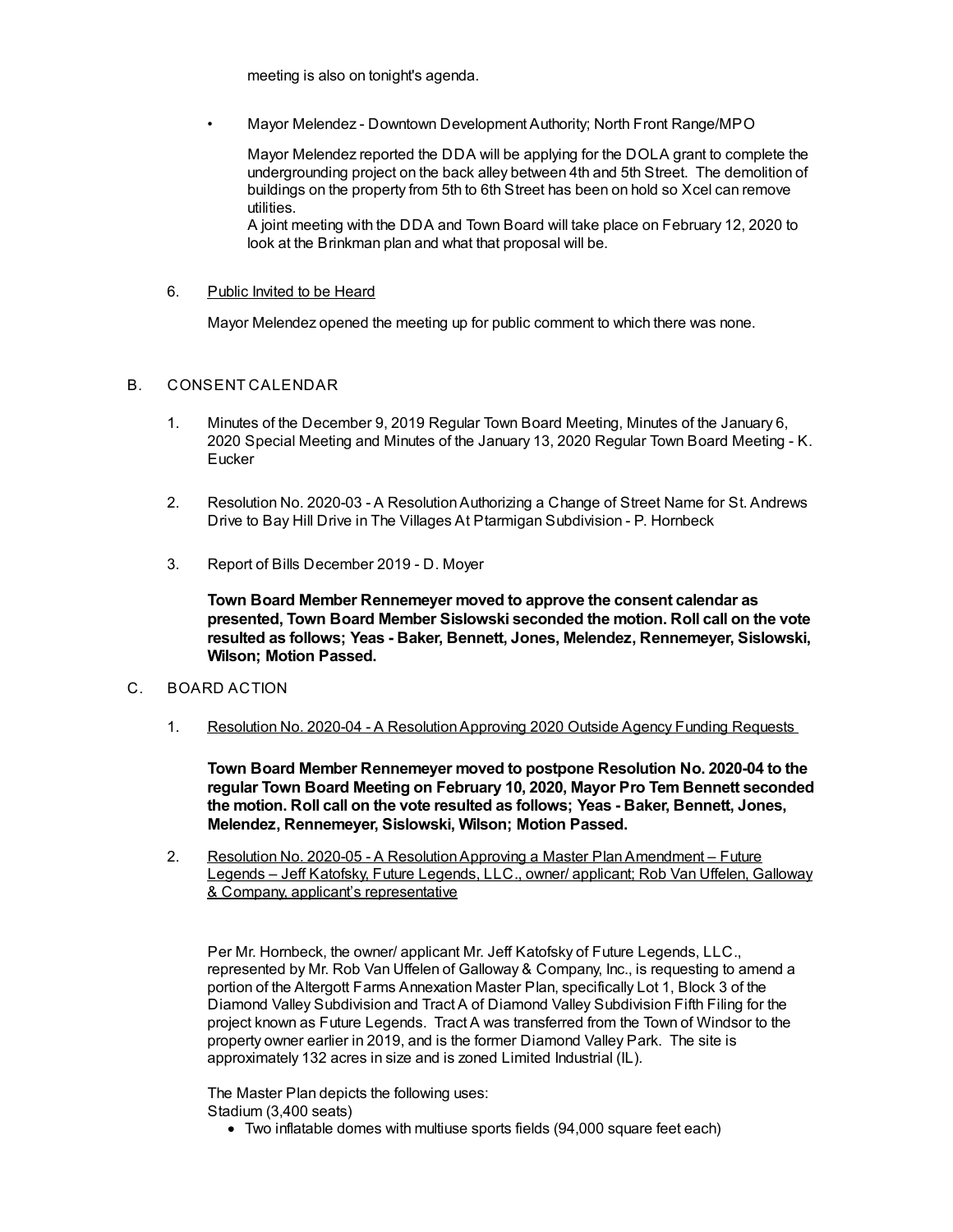- 8 baseball fields
- 1 baseball miracle field
- 8 soccer/multiuse fields
- Sand volleyball
- Dormitory (30,000 square feet)
- Two hotels (270 total rooms)
- Extended stay facility (50 rooms)
- Medical office building (40,000 square feet)
- General retail uses (80,000 square feet)
- E-Gaming/ Theatre (280 seats)
- $\bullet$  Parking (1200+/- stalls)

Other elements on the site include:

- Town master drainage channel to convey storm-water north to south through the site
- Town trail following the general alignment of the drainage channel
- Major Greeley waterlines traversing the site

Two primary access points are proposed as follows:

- An intersection on Eastman Park Drive
- An intersection with Diamond Valley Drive between Jackson Ct. and Logistics Dr.

Additional access points proposed include:

- Parking lot accessed from Diamond Valley Drive
- Emergency access from the Garden Drive which could serve as an additional public exit during events

A traffic study is currently being prepared for the site and subsequent site plans will need to adhere to the findings of the study.

The Master Plan shows four phases of construction:·

- $\bullet$  Phase 1 two soccer/ multi-use fields approved by administrative site plan in November, 2019 and currently under construction
- Phase 2 stadium, hotels, and inflatable domes
- $\bullet$  Phase  $3$  remainder of sports fields
- Phase 4 retail uses, medical office building, e-gaming/ theater facility, extended stay facility

The application is in conformance with the Comprehensive Plan as well as the Strategic Plan.

At their January 15, 2020 meeting, Planning Commission forwarded to Town Board a recommendation of approval of the Master Plan amendment subject to the following conditions:

- 1. All outstanding staff and Planning Commission comments shall be addressed.
- 2. Master Plan approval shall not be deemed to release any portion of the Property from the requirements and limitations of the First Amended and Restated Agreement for Cooperative Development and use of Diamond Valley Property dated January 28, 2019. Release of any such requirements and restrictions shall be effective only upon official action of the Windsor Town Board taken at a regular or special meeting in accordance with the Town's Home Rule Charter.
- 3. Due to the absence in the record of a transportation impact study (TIS), the type and extent of access improvements to the property from Eastman Park Drive shall be determined based upon the Town's transportation consultant review of the applicant's forthcoming TIS. All other traffic study findings as determined by the Town's transportation consultation review shall be incorporated into the Master Plan as recommended.
- 4. Permanent structures shall be setback from plugged and abandoned oil and gas wells in accordance with any such setback requirement in place at the time of site plan submittal.
- 5. As a condition of the first subdivision approval for the Property, the portion of "Area E" providing east-west access to the site as depicted in this Master Plan shall be dedicated as a privately-maintained permanent public access easement to remain open for street and parking purposes associated with Town of Windsor Parks and Recreation-related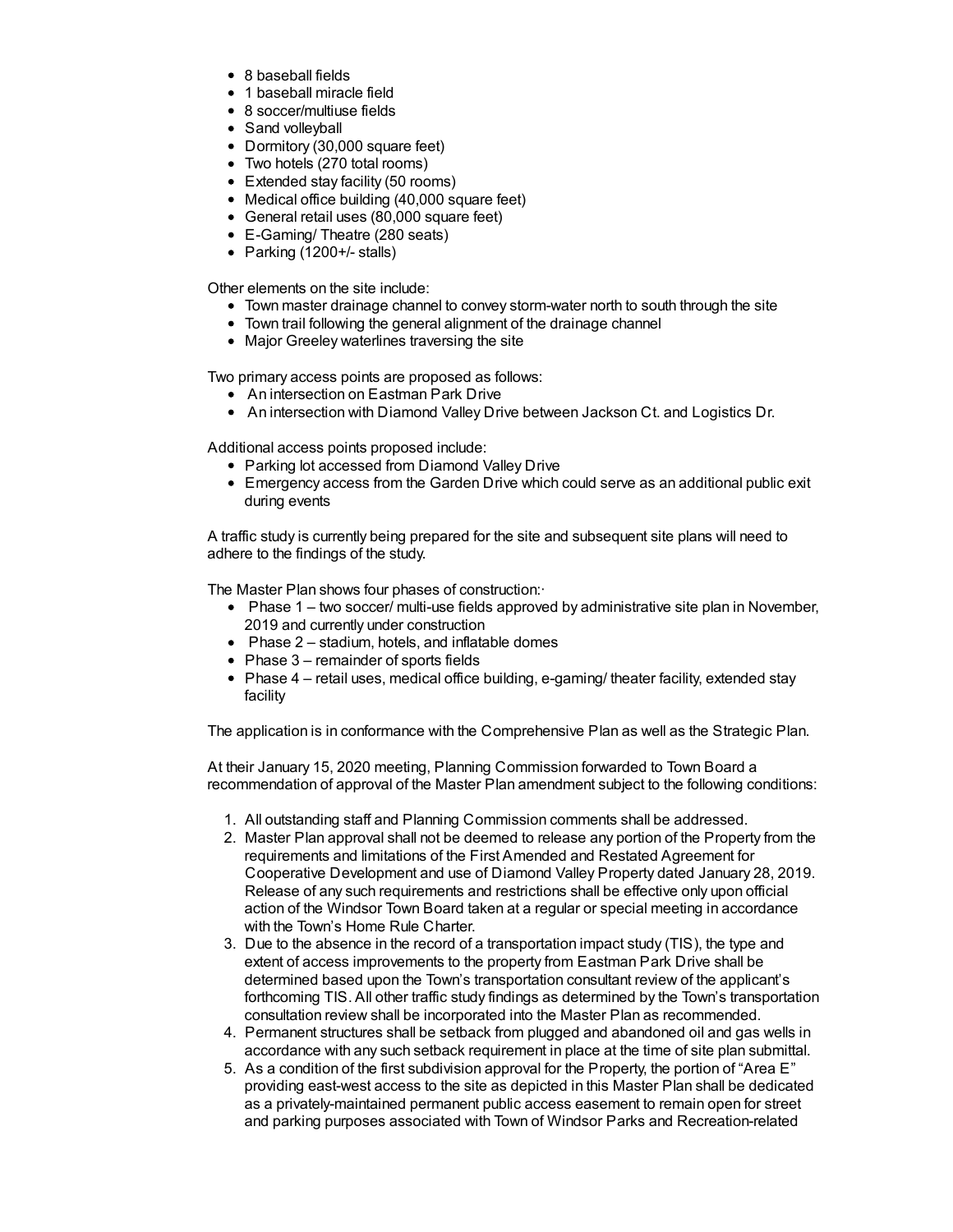uses.

- 6. A 20-foot-wide easement for a future Town-owned 12-inch water line along the eastern property boundary of Area D shall be dedicated to the Town as a condition of the first subdivision approval for the Property. The water line, if installed, shall be installed at the expense of the Town or parties benefitted by the water line.
- 7. All Planning Commission and staff comments being address.

Staff Requests the following be entered into the record:

- Application and supplemental material
- Staff memorandum and supporting documents
- Any testimony received during the public meeting
- Recommendation

Mr. Baker inquired about the traffic impact study and if there will be amendments based on that study.

Mr. Hornbeck stated the concern is the access to Diamond Valley Drive and whether that is a traffic signal or roundabout. There will be site plans reviewed as well for the different phases. That traffic study will need to be completed to implement those site plans.

Dr Jones inquired if there should be a rezoning to accommodate the plans. Mr. Hornbeck stated the industrial zone allows for the commercial uses so there is no need to rezone.

Dr. Jones inquried if there are any abandoned wells.

Mr. Hornbeck stated there is one abandoned well on the southern portion of the site and the reason for the condition is that the Town does not have a requirement for setback from plugged and abandoned wells although knowing that is a potential items that may be looked into, Windsor wants the site to conform to any regulations that may be adopted.

- Dr. Jones inquired if the parking will be adequate. Mr. Hornbeck stated the parking is adequate.
- Dr. Jones inquired if there is a timeline for the future phases.

Mr. Larry Thomas with Hensel Phelps addressed the Board and stated the goal get in the ground inApril. Construction will come in three phases; 1A will be the stadium, hotels and the field and dormitory, Phase 1B would be the retail portion and phase 2 would be the last of the retail.

Mr. Sislowski inquired about area E. Mr. Hornbeck stated it is a Town of Windsor access point.

Mr. Baker inquired if there will be parking beyond what MLB requires if there are more than one event at the facility.

Mr. Hornbeck stated there is the potential for overflow parking on the southeast corner.

**Mayor Pro Tem Bennett moved to approve Resolution No. 2020-05, Town Board Member Wilson seconded the motion. Roll call on the vote resulted as follows; Yeas - Baker, Bennett, Jones, Melendez, Rennemeyer, Sislowski, Wilson; Motion Passed.**

3. Resolution No. 2020-06 - A Resolution Approving Modifications to the Road Impact Fee Schedule Pursuant to Section 17-15-100(b) of the Windsor Municipal Code

Per Mr. Ballstadt, Section 17-15-100(b) of the Municipal Code which requires the Town to perform an annual review of the Road Impact Fee Table and make adjustments to account for inflation. Based on the most recent 2 year annual data calculations of Q2 Colorado Construction Cost Index (CCCI) figures published by the Colorado Department of Transportation (CDOT), the 2019 annual adjustment results in an increase of 3.18%.

#### **Town Board Member Rennemeyer moved to approve Resolution No. 2020-06, Town**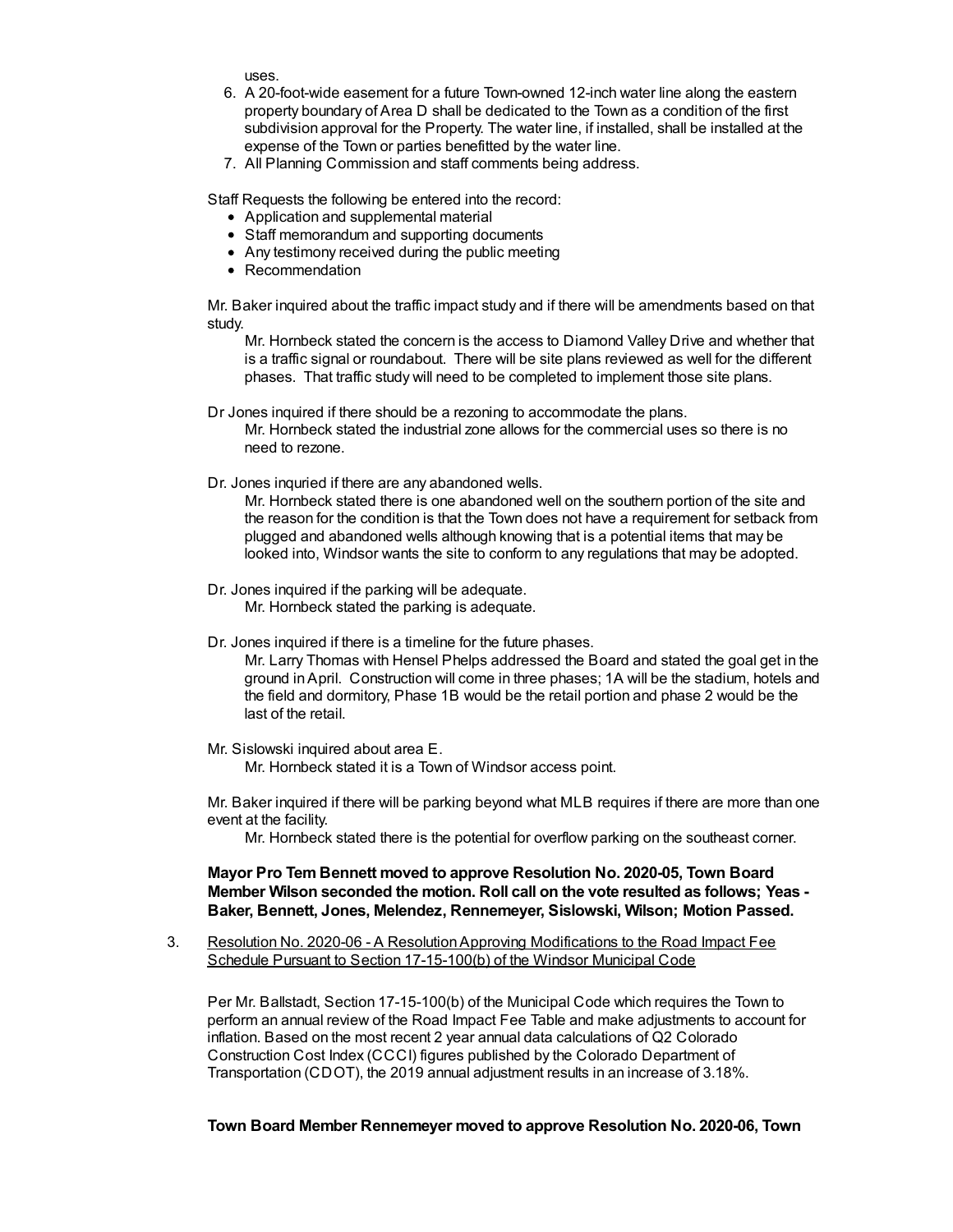**Board Member Jones seconded the motion. Roll call on the vote resulted as follows; Yeas - ; Motion Passed.**

4. Resolution No. 2020-07 - A Resolution Setting Public Hearing Dates for the Overland Annexation

Per Mr. Hornbeck, the property owner/applicant Ms. Zada Ann Steidl and Mr. Eric J. Steidl, represented by Ms. Julia Malisos, has submitted a petition to annex approximately 173 acres to the Town of Windsor and zoned Residential Mixed Use (RMU). A Planned Unit Development (PUD) zoning overlay is being reviewed concurrently with the annexation.

The purpose of this resolution is to make certain findings of fact concerning the annexation, determining substantial compliance with the Colorado Municipal AnnexationAct (Act). The Act requires that after a conforming annexation petition has been submitted, Town Board shall set a hearing date to determine if the allegations made in the petition are supportable and if the property is eligible for annexation. Said hearings will be held on March 4, 2020 by the Planning Commission and March 9, 2020 by the Town Board.

**Town Board Member Rennemeyer moved to approve Resolution No. 2020-07, Town Board Member Baker seconded the motion. Roll call on the vote resulted as follows; Yeas - Baker, Bennett, Jones, Melendez, Rennemeyer, Sislowski, Wilson; Motion Passed.**

5. Resolution No. 2020-08 - A Resolution Approving an Intergovernmental Agreement for Co-Regulation of Overlapping MS4 Permit Areas Between the Town of Windsor and City of **Loveland** 

Per Ms. Hegeman, Loveland has approved a development proposal to be undertaken at or near Fairgrounds Avenue from Travers Stakes to Crooked Stick, and although the bulk of the Site is within Loveland, construction activity at the Site will necessarily take place across both Loveland's and Windsor's MS4 regulated areas. Both Windsor's and Loveland's MS4 regulations contemplate shared MS4 permit oversight where overlapping MS4 areas are under construction. Per this IGA, Loveland will assume all MS4 responsibilities for the Site, and will forward all MS4 inspection reports to Windsor.

Staff recommends approval of Resolution 2020-08.

**Town Board Member Wilson moved to approve Resolution No. 2020-08, Town Board Member Rennemeyer seconded the motion. Roll call on the vote resulted as follows; Yeas - Baker, Bennett, Jones, Melendez, Rennemeyer, Sislowski, Wilson; Motion Passed.**

6. Resolution No. 2020-09 - A ResolutionApproving the Form of a Draft NISP Phase 1 Asset Acquisition Agreement, and Authorizing the Mayor to Execute Same Upon Presentation

Per Mr. McCargar, the Phase 1 Agreement is the legal tool by which Northern Water's NISP Enterprise will contract with each NISP Participant to assemble approximately \$20M for the initial acquisition of various assets and contract rights that will be later needed for the diversion, storage, collection, and distribution of water yielded by the NISP Project. The Phase 1 Agreement is in addition to the annual agreements the participants execute for the operation, maintenance, legal, administrative, improvements, and other costs of developing NISP. Windsor's financial commitment under the Phase 1 Agreement will be \$1.65M, a proportional amount reflecting its 3,300 AF share of total NISP capacity.

**Town Board Member Rennemeyer moved to Resolution No. 2020-09, Mayor Pro Tem Bennett seconded the motion. Roll call on the vote resulted as follows; Yeas - Baker, Bennett, Jones, Melendez, Rennemeyer, Sislowski, Wilson; Motion Passed.**